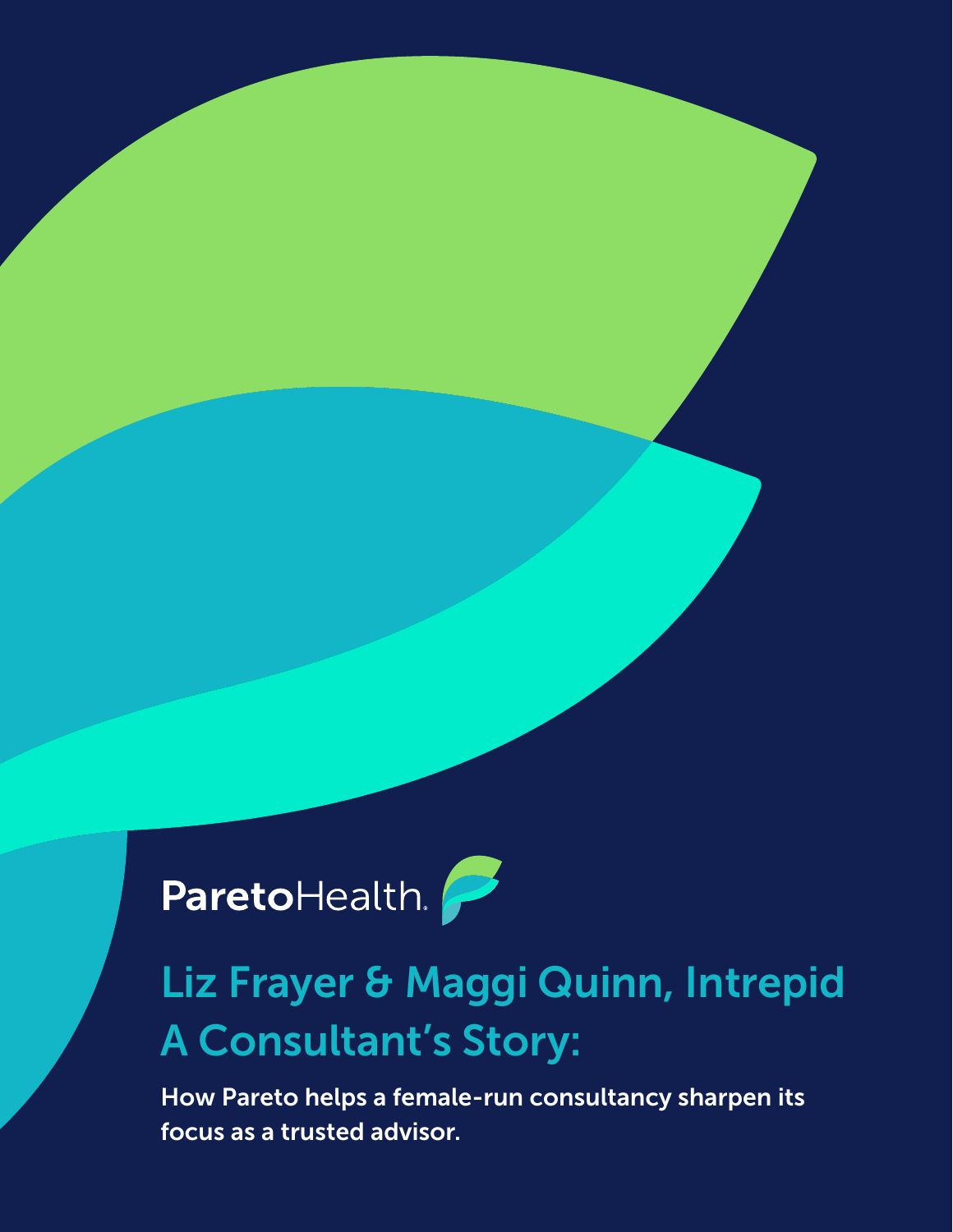# **Intrepid**

#### Intrepid's confidence comes from working with a partner they trust.

**When Intrepid principal Liz Freyer first got to know Pareto in 2011, she knew right away the company was smart and innovative—and would make a great partner to grow with.**

"We didn't have any captive business at the time at all," says Frayer, "so it was important that Pareto brought so much expertise. We've got a lot of experience now, but at the time, we were pretty green."

### **II** The big benefit (of Pareto)<br>for our clients is they are<br>seeing consistent costs for our clients is they are seeing consistent costs year over year.

The transparency around their plans has been eye-opening for them. It gives them a long term strategy with flexibility in plan design and cost containment along the way. Now they have a kind of maturity they developed from having more information. They're putting in cost containment initiatives. They are doing the things that are within their control. Instead of seeing a 15% annual increase, they're able to level out costs year after year."

Atlanta **Headquarters** 

Founded 1984

Joined Pareto 2014